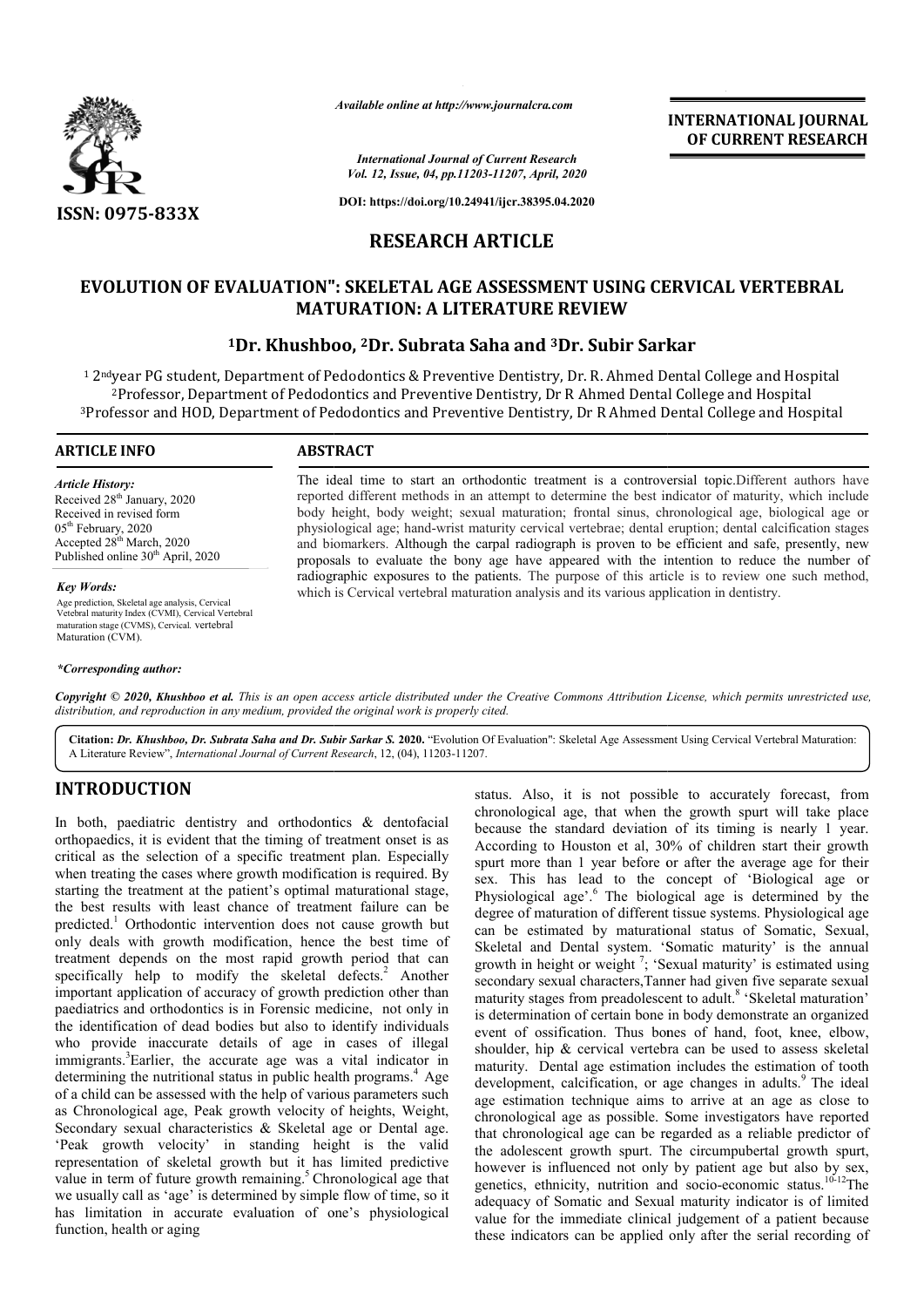height or the inception of puberty. Dental age estimation might be considered more reliable than other methods of age estimation and at the same time it is easy for pedodontics to predict the developmental score whereas; the Skeletal maturity method is considered the most reliable method to assess the development status. Earlier, hand and wrist bone maturity estimation was considered a more accurate method but there are few limitations as the ossification sequence and timing of skeletal maturity show polymorphism and sexual dimorphism, and patient is exposed extra radiation resulting from the use of this method, and lastly hand and wrist maturity index indicates only the peak and the end of the pubertal growth spurt, but it does not signal the onset of the pubertal growth spurt. Thus, its use must be questioned if similar methods of assessment are available.<sup>8</sup> Nowadays, the cervical maturity index has gained increasing interest as a biological indicator because the analysis of cervical maturity index is performed on the lateral cephalogram, a type of radiograph routinely available for orthodontic diagnosis. Whereas; a combination of some techniques should be considered to get an accurate result. This article aims to review the method of estimation of cervical maturity index and also its application in dentistry.

## **MATERIAL AND METHODS**

A search of PubMed MEDLINE was undertaken with the search expression "skeletal maturation, Cervical Vertebrae Maturity Index, Methods of Cervical Vertebrae Maturity evaluation". The search includes the article from 1950 to 2019, as most of the commonly used methods deals with age assessment were published in the early years, and were modified subsequently to some extend, with addition of recent advances and easy method of assessment. Out of 118 articles62were relevant to the present work and were selected for the review. For all the included studies, the information relating to the medico legal importance of age estimation requirements for skeletal age estimation significance and criteria for radiological age determination, phases of age estimation, various bone development surveys or methods used, rationale and advantages of radiological method was extracted.

## **DISCUSSION**

Growth, defined as an increase in cellular size and number, can be linked with development i.e., increase in specialization or function. It is an important factor in orthodontics as it can directly or indirectly influence treatment<sup>13</sup>. The obvious direct effect is potential growth modification in various cases including class 2  $14-16$  and class 3 skeletal cases etc.<sup>17,18</sup> At the same time, growth may sometimes have an adverse effect on the occlusion and may result in delay of treatment e.g. a class III skeletal pattern or an anterior open bite may become more severe due to continuous growth during the treatment being provided. Therefore, as a part of development assessment, it is essential to consider the likely direction, magnitude and most importantly the timing of growth in our patients. Several clinical studies have shown that the greatest response to functional jaw orthopaedics tends to occur during the circumpubertal growth period.<sup>19-25</sup> It has also been reported that the rate of active tooth movement is likely to be greater at times of rapid growth particularly around the time of the pubertal growth spurt.<sup>26</sup> According to Houston, if full advantage is to be taken of this period of rapid growth, orthodontic treatment should be started nearly 1 year earlier to

the onset of the pubertal growth spurt . However, for each individual, the time of onset, duration, velocity and amount of growth over the period varies.27-29 But on an average the pubertal and the adolescent growth spurt occur nearly 2 year earlier in girls than in boys. The reason of occurrence is not known, but the timing of puberty is a highly heritable trait. Thus, it has an important impact on the timing of orthodontic treatment, which must be done earlier in girls than in boys to take advantage of the adolescent growth spurt. It must be remembered that chronological age is only a crude indicator of where an individual's variation stands developmentally. Thus, the knowledge of physiological age is vital, in which skeletal age indicators such as cervical vertebra maturity index and hand and wrist analysis are considered more reliable. The term skeletal maturation means the stage when the highest degree of ossification and functional improvement have been achieved. There are two periods of high growth; the first stage is the first 2 years of life and the other period of rapid growth corresponds to pubertal stage. $30$ 

Though hand and wrist skeletal age assessment method has been the gold standard, because it causes extra radiation exposure and it also needs of critical analysis of differential rate of maturation of different bones, cervical vertebrae bone maturation index is becoming more popular these days. One of the reasons of Cervical vertebrae bone maturation index's growing popularity is that it can be evaluated using lateral cephalogram, which is the most common radiographic diagnosing element done before any growth modification procedure or providing the orthodontic treatment.<sup>31,32</sup> The basis of cervical vertebra maturity index is to detect the changes in size and shape of vertebra which keep on changing as the age advances. The ossification events in the cervical vertebrae begin during foetal life and continue until adulthood. Dating back to the first decade of twentieth century, Todd and Pyle, Lanier and Taylor measured the dimensional growth modifications of cervical vertebrae on lateral radiographs. Based on the findings of earlier investigations in 1972, Lamparski created separate standard of cervical vertebral maturation for female and male subjects similar to hand and wrist radiographic assessment. This method analysed the changes in five cervicalvertebrae (C2 to  $C_0$ ).<sup>33</sup> Later Hassel and Farmer reviewed lateral cephalograms to develop an index based on the observed changes of second, third and fourth cervical vertebrae. They stated that these vertebrae were selected because these could be visualized even when thyroid protective collar was worn during the radiation exposure, making the method less complex.<sup>34</sup> These methods are based on qualitative analysis of vertebrae shape and size.<sup>3</sup>

The method given by hassel and Farmer (CVMI) was later modified by Bacceti et al in 2002, <sup>36</sup>which was named Cevical Vertebral Maturation Stage (CVMS) and consisted of 5 stages. Bacceti et al later updated CVMS to newer version called Cervical Vertebral Maturation (CVM), consisting of 6 stages.<sup>37</sup> Which is based on quantitative analysis of vertebrae (limited to height and width distance and ratios, depth of the inferior concavities of vetebrae).<sup>35</sup> While analysing the Cervical vertebral maturity, we look for two main changes; Namely,

 Inferior border of the three vertebrae i.e. C2,C3,C4 which during the young age is flat and develops concavity as the age advances(vertebral growth take place by cartilaginous tissue on superior and inferior surface) Figure:1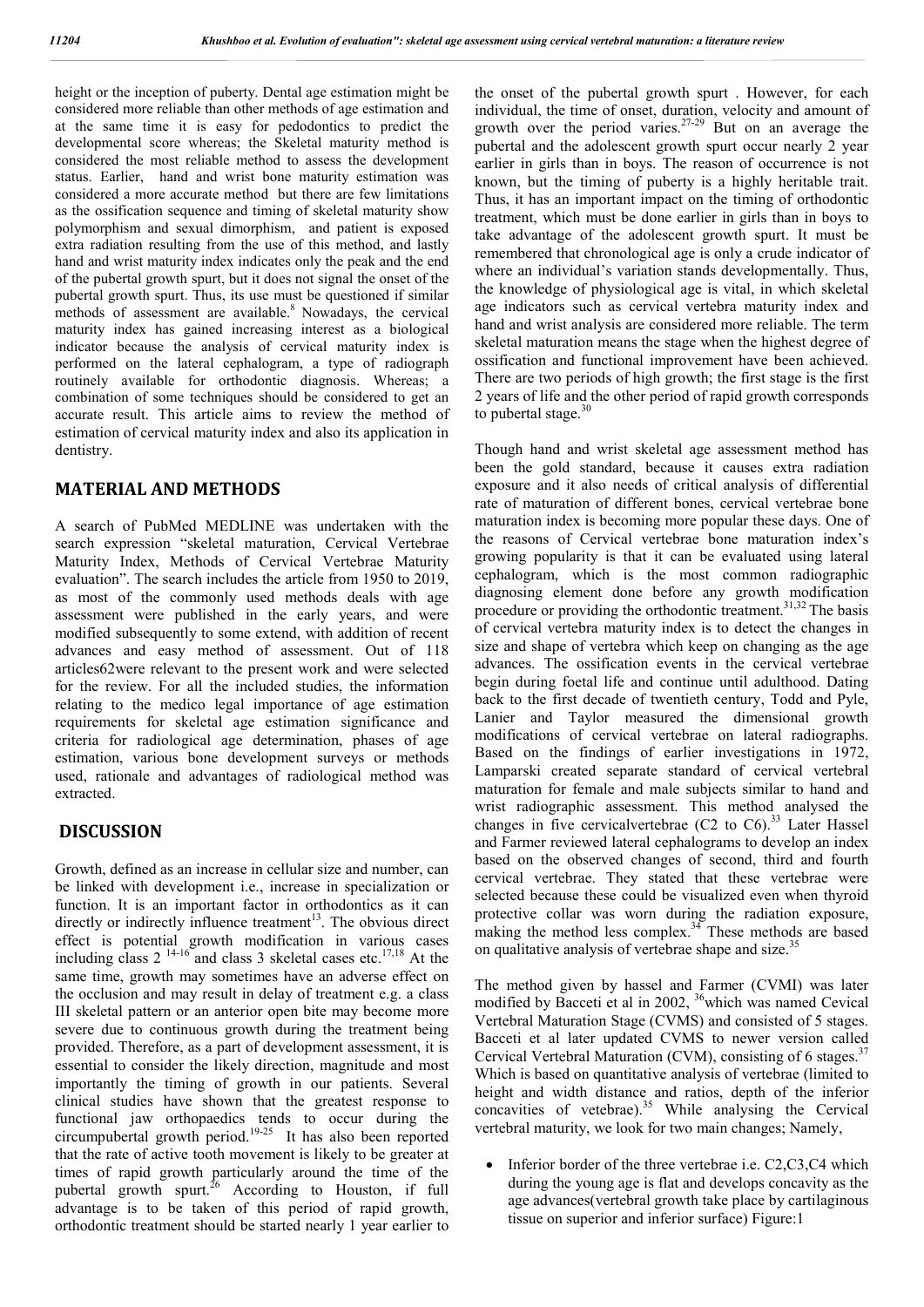Shape of the three vertebrae. i.e. trapezoid (the superior border is tapered from posterior to anterior); rectangular horizontal (the heights of the posterior and anterior border are equal, the superior and inferior borders are longer than the anterior and posterior borders); Squared (the posterior, superior, anterior and inferior border are equal); rectangular vertical ( the posterior and anterior borders are longer than the superior and inferior borders).<sup>37</sup>Figure:2



**Figure 1. Marking showing the inferior border of vertebra (1.) Concavity related to C2 (2.) flat border related to C4**



**Figure 2. Shape of body of vertebrae- 1. Trapezoid 2. Rectangular horizontal 3. Square 4. Rectangular vertical**

Table 1 presenting the various stages of cervical vertebra maturation and the significance of each stages $37$ . The procedure to follow while evaluating the changes observed in the radiograph is explained in Figure:3



### **Figure 3. The procedure to follow while evaluating the changes observed in the radiograph**

Other methods for more specific measurement of cervical vertebral bone age are geometric morphological analysis <sup>38</sup> (using tools of geometric morphometric on first 4 vertebrae) and linear regression formula<sup>39,40</sup>e.g.Caldas et al<sup>40</sup> in 2007 had given different formulae for the depiction of bone age, using Cervical vertebrae morphology, in male and female subjects. Earlier Mito et al<sup>41</sup> in 2002 determined a formula to obtain skeletal age, however, the sample used to derive the formula consisted of Japanese girls only. Although, cervical maturity indicator has not taken into consideration that growth is a gradual process, it is an ordinal method consisting of various stages explaining the different timings of growth. Obviously, the change is size and shape occur gradually with time. In cases where the characteristics of both stages are present in a single stage radiograph i.e. an intermediate stage, saying that someone is in late CS 3 or early CS4 is appropriate, depending on the transitional morphology of the third and fourth vertebrae.**<sup>42</sup>**

Regarding the Treatment Planning, it has been observed that significant mandibular growth occurs at pubertal age i.e. CS 2 and CS 3 stages. So, most of the my functional appliance provides better results when given at those stages. In particular, the detection of CS2 indicates that the growth spurt is approaching, and it will start at CS3, which is approximately 1 year after CS2. Thus the 'Class II' treatment is usually indicated when there is peak in mandibular growth. Whereas, 'Class III' treatment including maxillary expansion and protraction usually done before the peak pubertal stage (CS1 or  $CS$  2). Clinical support of histological finding by Melson<sup>43</sup> explained the stages of maxillary suture growth during development have proved that 'Transverse maxillary intervention' should be done at prepubertal stage. lastly, deficiency of 'Ramal height' can be enhanced significantly when orthopaedic intervention done at CS 3 stage where the peak in mandibular growth occur.<sup>37</sup> So many studies have been done to find the accuracy and correlation of CVMI maturation index with other skeletal age indicators. As**,** O'Reilly and Yanniello found, on the evaluation of annual lateral cephalometric radiographs, statistically significant increases in mandibular length, corpuslength, and ramus height in association with specific maturation stages in the cervical vertebrae.<sup>44</sup> Cohen investigated the growth of intermaxillary space and the timing of orthodontic treatment in relation to growth and established the fact that, to achieve success, treatment should be instituted early, well before the growth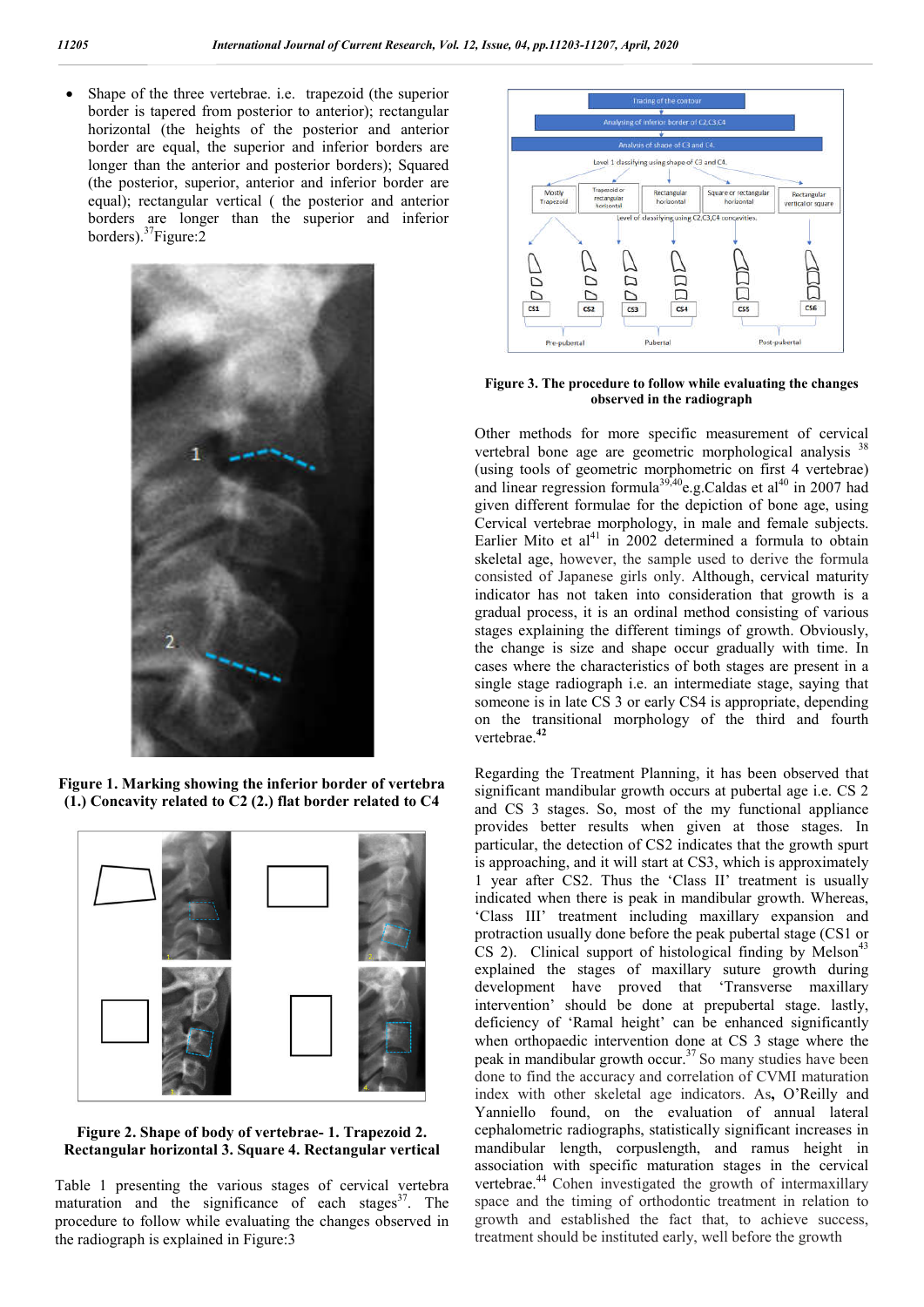| Cervical         | Evaluation of inferior border of all the                                                | Evaluation of shape of body of                                                                                             | Importance                                                                                                                         |
|------------------|-----------------------------------------------------------------------------------------|----------------------------------------------------------------------------------------------------------------------------|------------------------------------------------------------------------------------------------------------------------------------|
| vertebrae stages | three cervical vertebrae.                                                               | C <sub>3</sub> , C <sub>4</sub> vertebrae.                                                                                 |                                                                                                                                    |
| CS <sub>1</sub>  | Inferior surface of all the<br>three<br>vertebrae is flat.<br>(sometimes slight convex) | C4 vertebrae shape is<br>C <sub>3</sub><br>and<br>(wedge of cheese) stage<br>trapezoid                                     | Occurs approximately the time of eruption of<br>deciduous dentition until about 2 year before<br>the peak in craniofacial growth.  |
| CS <sub>2</sub>  | Notched inferior border of C2 where as<br>inferior border of C3 and C4 still flat.      | and C4 vertebrae shape is<br>C <sub>3</sub><br>trapezoid.                                                                  | The "Get ready" stage because the peak<br>interval of mandibular growth should begin<br>within a year after this stage is evident. |
| CS <sub>3</sub>  | Notched inferior border of C3 and C3<br>Vertebrae, C4 inferior border is flat.          | Most of C3 and C4 vertebrae is<br>trapezoid, some instance either C3<br>or C4 has more<br>rectangular<br>horizontal shape. | Stage of maximum craniofacial growth.                                                                                              |
| CS4              | Visible concavities of inferior border of<br>all the three vertebrae.                   | Both C3 and C4 has rectangular<br>horizontal<br>(bar of soap) stage                                                        | Stage of continued accelerated growth can be<br>anticipated.                                                                       |
| CS <sub>5</sub>  | Visible concavities of inferior border of<br>all the three vertebrae.                   | One of the C3 or C4 body shaped<br>square if not then the other body<br>shaped rectangular horizontal                      | At this stage, considerable craniofacial growth<br>has been achieved.                                                              |
| CS <sub>6</sub>  | Visible concavities of inferior border of<br>all the three vertebrae.                   | One of the C3 or C4 body assumed<br>rectangular vertical shape if not<br>then other body shaped squared.                   | Stage of corrective jaw surgery or the<br>placement of end osseous implants in the<br>aesthetic region.                            |

#### **Table 1. Presenting various stages of cervical vertebra maturation and the significance of each stages**

rate peak occurs.<sup>45</sup> Studies done by Uysal et al<sup>46</sup>, Chang et al, ${}^{47}$ Lai et al.<sup>48</sup> found high degree of correlation between CVM and HWM methods. Thus keeping all the points in the mind as stated by Houston et al., the use of individual ossification events is of limited use during pubertal growth-spurt prediction, and analysis that includes bone stages as well as ossification events is recommended.<sup>30</sup>

**Future work:** The application of CVM method can be improved by addition of advance computer intelligence techniques. E.g. First, additional efforts and testing need to be made in order to replace the manual cervical vertebrae contour tracing by an automatic one. This technique should not only includes the single digital image further segmentation of digital images or if possible implementation of augmentation reality can improve the clinician experience adding on to treatment time preservation.<sup>49</sup> Secondly, a mathematical model of shape evolution could be developed, therefore the proposed CVM method would represent just discrete cases of such models.

### **Conclusion**

In conclusion, as the Cervical vertebrae maturity indicator has come out to be more effective method in term of lesser evaluating landmarks in radiograph as compare to hand and wrist skeletal age indicator, also on the bases of radiograph used (lateral cephalogram). Great work have been done by bacceti et al, McNamara et al $37$ to provide the information regarding the applicability of this method. Our effort was to briefly review the method and its application. In future, further studies are needed to evaluates its applicability over the children of different population.

## **REFRENCES**

- 1. Mani SA, Naing L, John J, Samsudin AR. Comparison of two methods of dental age estimation in 7-15-year-old Malays. Int J Paediatr Dent 2008;18:380-8.
- 2. Avon SL. Forensic odontology: The roles and responsibilities of the dentist. J Can Dent Assoc 2004;70:453-8.
- 3. Pruvost MO, Boraud C, Chariot P. Skeletal age determination in adolescents involved in judicial

procedures: From evidence based principles to medical practice. *J Med Ethics* 2010;36:714.

- 4. Voors AW. 1957. The use of dental age in studies of nutrition in children. Doc Med Geogr Trop 9:137-48.
- 5. Flores-Mir C, Nebbe B, Major PW. Use of skeletal maturation based on hand-wrist radiographic analysis as a predictor of facial growth: a systematic review. Angle Orthod. 2004;74:118–124.
- 6. Demirjian A, Goldstein H, Tanner JM. A new system of dental age assessment. Hum Biol 1973;45:211-27.
- 7. Björk A, Helm S. Prediction of the age of maximum puberal growth in body height. Angle Orthod 1967;37:134- 43.
- 8. Hägg U, Taranger J. Maturation indicators and the pubertal growth spurt. Am J Orthod 1982;82:299-309.
- 9. AS Panchbhai REVIEW Dental radiographic indicators, a key to age estimation Dentomaxillofacial Radiology (2011) 40, 199–212 ' 2011 The British Institute of Radiology
- 10.Beit P, Peltom¨aki T, Sch¨atzle M, Signorelli L, Patcas R. Evaluating the agreement of skeletal age assessment based on hand–wrist and cervical vertebrae radiography. Am J Orthod Dentofacial Orthop. 2013;144:838–847
- 11. Karlberg J. Secular trends in pubertal development. Horm Res. 2002;57 (suppl 2):19–36.
- 12. Delemarre–van de Waal HA. Secular trend of timing of puberty. Endocr Dev. 2005;8:1–14
- 13. Houston WJB et al. A Textbook of Orthodontics 2nd edn. Oxford: Wright, 1993.
- 14. Mills JRE, McCulloch KJ. Treatment effects of the twin block appliance. A cephalometric study. Am J Orthod Dentofacial Orthop 1998; 114: 15−24.
- 15. Tulloch JF, Proffit WR, Phillips C. Influences on outcome of early treatment for Class II malocclusions. Am J Orthod Dentofacial Orthop 1997; 111: 533−542
- 16. Tulloch JF, Phillips C, Koch G, Proffit WR. The effect of early intervention on skeletal pattern in Class II malocclusions: a randomized clinical trial. Am J Orthod Dentofacial Orthop 1997; 111: 391−400.
- 17.Baccetti T, McGill JS, Franchi L, McNamara JA Jr, Tollaro I. Skeletal effects of early treatment of Class III malocclusions with maxillary expansion and face-mask therapy. Am J Orthod Dentofacial Orthop 1998; 113: 333−343.